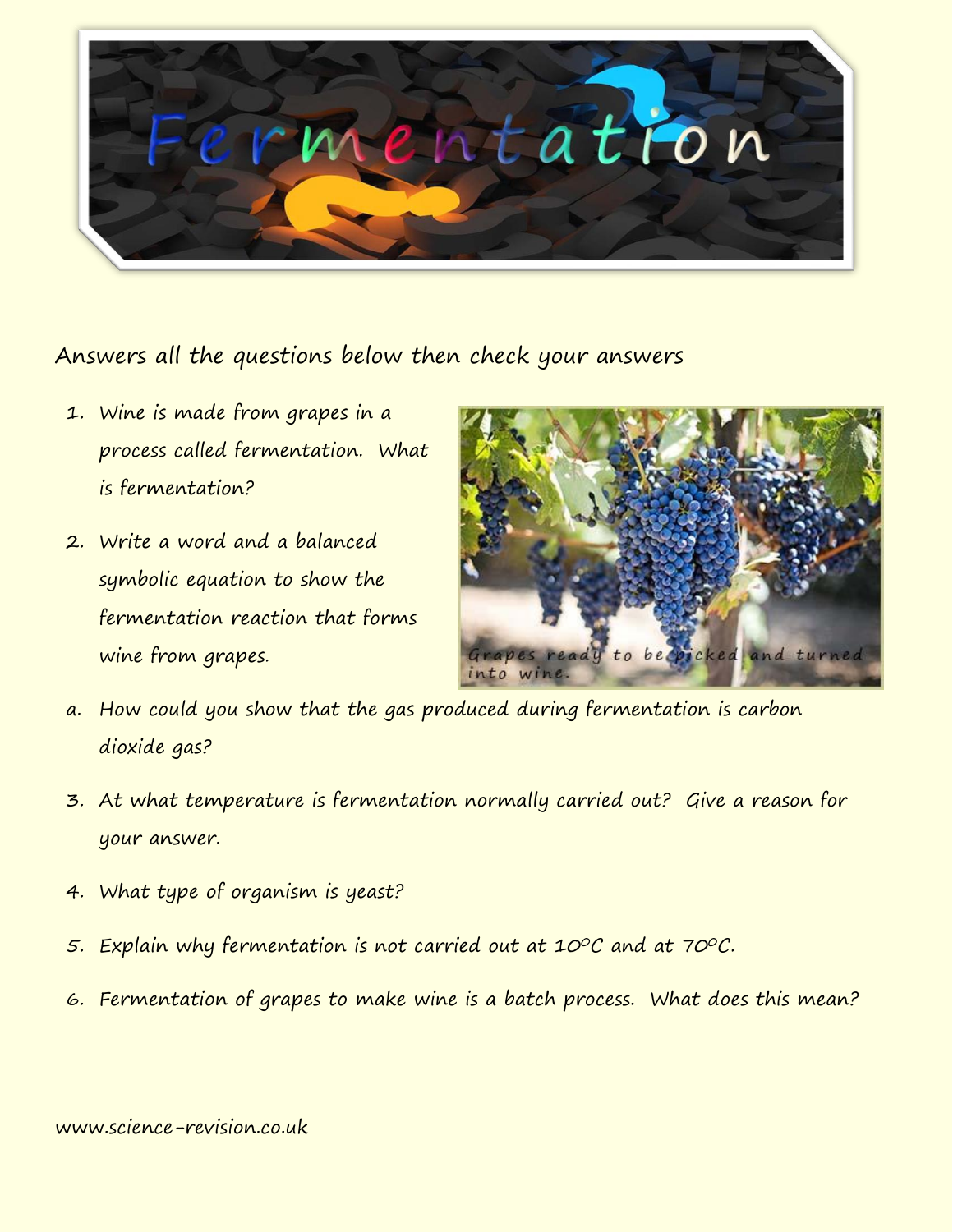- 7. Ethene gas is produced in the chemical industry by cracking large hydrocarbon molecules obtained from crude oil. This cracked gas or ethene can be turned into ethanol in a continuous process called direct hydration.
- a. Write word and balanced symbolic equations to show the direct hydration of ethene gas.
- b. Direct hydration is a continuous process, what does this mean?
- c. Direct hydration is more efficient than traditional fermentation; explain why.
- d. The ethanol produced by traditional fermentation ends up in alcoholic drinks, what uses are made of the ethanol produced by direct hydration?
- d. Give examples of advantages and disadvantages of fermentation and direct hydration.
- 8. Increasing amounts of crops are being grown to produce biofuels.
- a. What are biofuels? Name 3 biofuels.
- b. The use of biofuels is often described as being a carbon neutral process. Explain what the term carbon neutral means.
- c. Why might biofuels not be carbon neutral after all?
- d. Why do many people object to the use of crops to produce biofuels?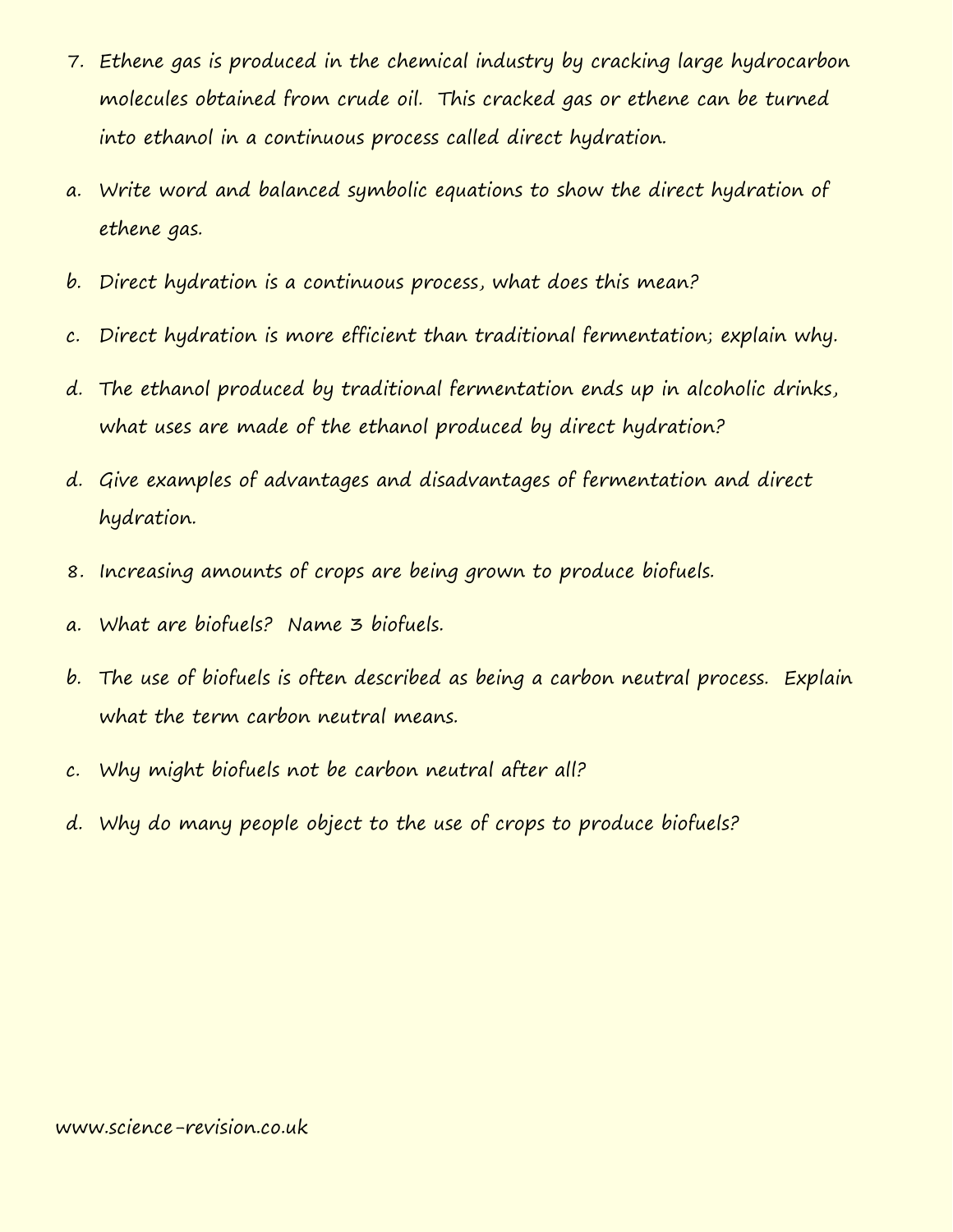## **Answers**

1. Wine is made from grapes in a process called fermentation. What is fermentation?

A form of anaerobic respiration where simple sugars are turned into the alcohol ethanol and the gas carbon dioxide.

- 2. Write a word and a balanced symbolic equation to show the fermentation reaction that forms wine from grapes.
- a. glucose  $\longrightarrow$  ethanol + carbon dioxide

 $C_6H_{12}O_{6}$  (aq  $\longrightarrow C_2H_5OH$ <sub>(aq)</sub> +  $CO_{2(q)}$ 

a. How could you show that the gas produced during fermentation is carbon dioxide gas?

Bubble it through limewater, if the gas is carbon dioxide the lime water will turn milky or chalky.

3. At what temperature is fermentation normally carried out? Give a reason for your answer.

Around  $37^{\circ}$ C, this is the optimum temperature at which the yeast will convert glucose into ethanol and carbon dioxide gas.

4. What type of organism is yeast?

A fungus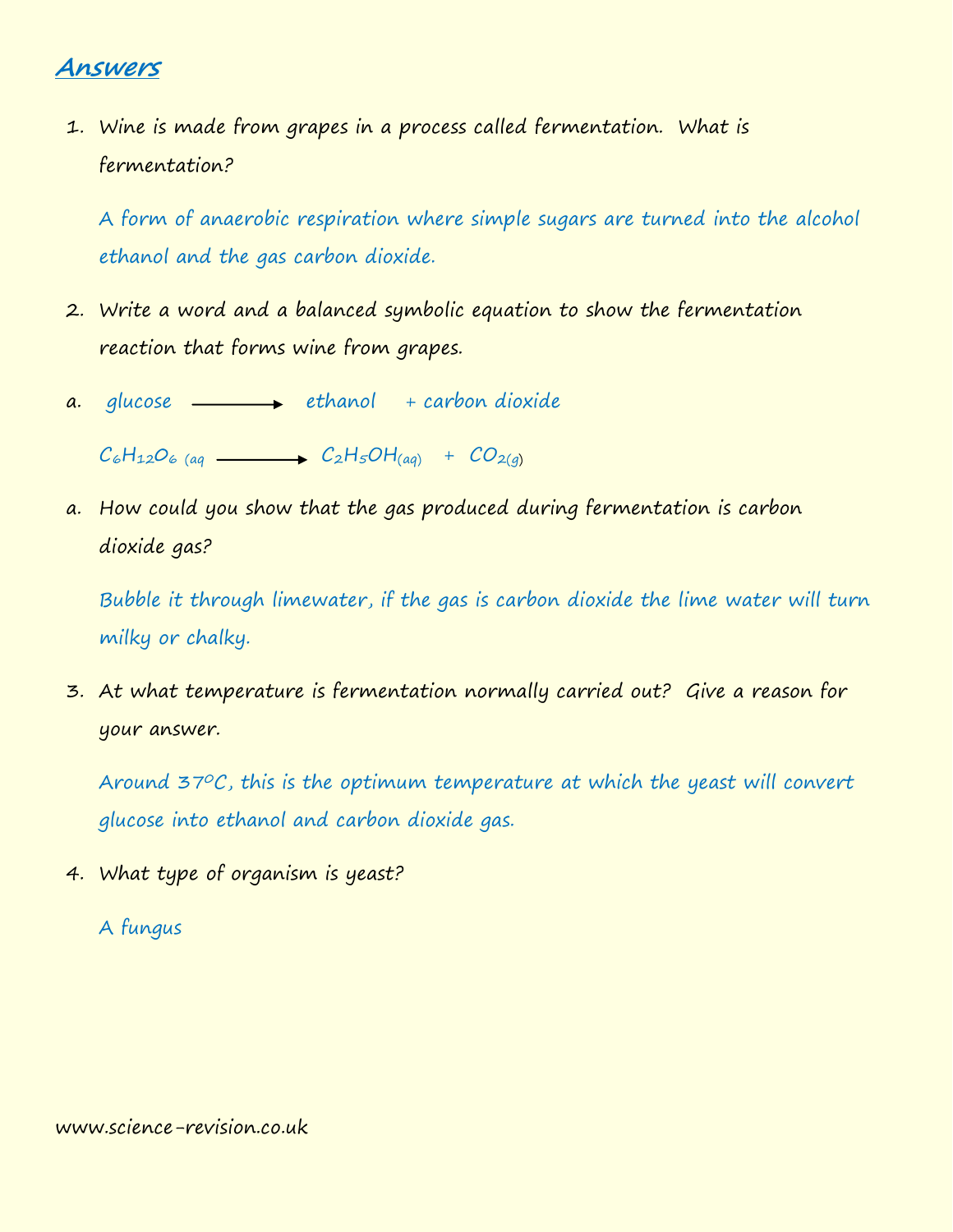5. Explain why fermentation is not carried out at 10°C and at 70°C.

Too slow at 10°C and at 70°C the yeast will be killed.

6. Fermentation of grapes to make wine is a batch process. What does this mean?

A batch process is one whereby an item is made in a series of steps one after the other. Once one step finishes then the next one begins. The steps are carried out in order. The raw materials move through various steps before getting to the final product.

- 7. Ethene gas is produced in the chemical industry by cracking large hydrocarbon molecules obtained from crude oil. This cracked gas or ethene can be turned into ethanol in a continuous process called direct hydration.
- a. Write word and balanced symbolic equations to show the direct hydration of ethene gas.

Ethene<sub>(g)</sub> + steam<sub>(g)</sub>  $\longrightarrow$  ethanol

 $C_2H_{4(g)} + H_2O_{(g)} \longrightarrow C_2H_5OH_{(g)}$ 

b. Direct hydration is a continuous process, what does this mean?

A continuous process is where the product is made in an uninterrupted production line.

- c. Direct hydration is more efficient than traditional fermentation; explain why.
	- No waste products produced, a single product is obtained.
	- Ethanol can be made continuously as long as the ethene and steam are supplied.
	- Fewer people and less energy required.

## www.science-revision.co.uk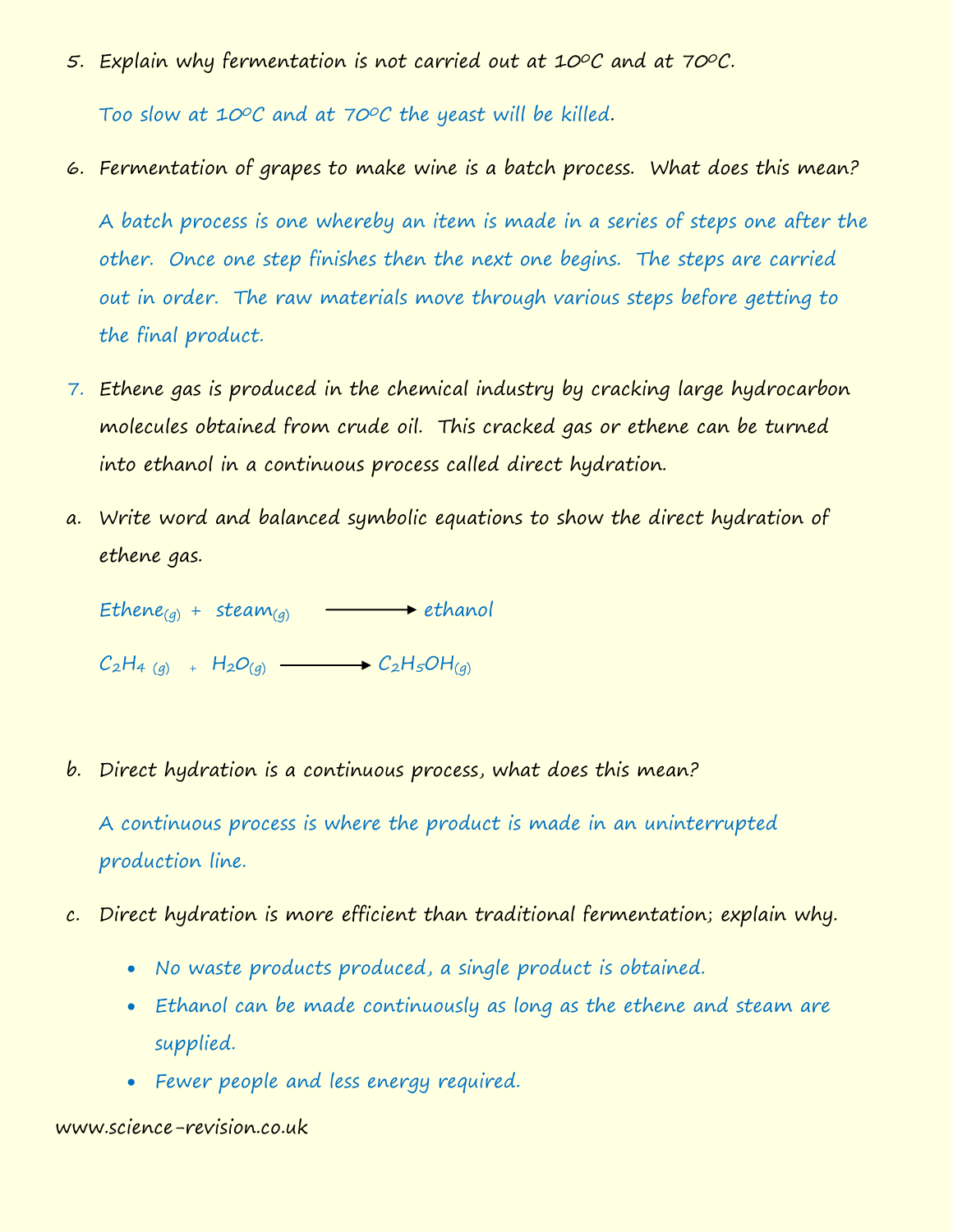- d. The ethanol produced by traditional fermentation ends up in alcoholic drinks, what uses are made of the ethanol produced by direct hydration?
	- Used in solvents, disinfectants, fuels, industrial processes.
- d. Give examples of advantages and disadvantages of fermentation and direct hydration.
	- Direct hydration is non-renewable, it relies on ethene from crude oil.
	- Direct hydration is more efficient, less wasteful in terms of energy needed to produce the alcohol.
	- Fermentation will supply more jobs and support local economy.
	- Fermentation is slow and energy intensive.
- 8. Increasing amounts of crops are being grown to produce biofuels.
- a. What are biofuels? Name 3 biofuels.

Biofuels are fuels that are produced from [biomass](https://www.britannica.com/science/biomass) (plants, algae or animal wastes). Biofuels are often considered to be a source of [renewable energy.](https://www.britannica.com/science/renewable-energy)

Examples include:

- Ethanol made from corn.
- Biodiesel made from vegetable oils such as oilseed rape.
- Biogas extracted from animal wastes and slurry.